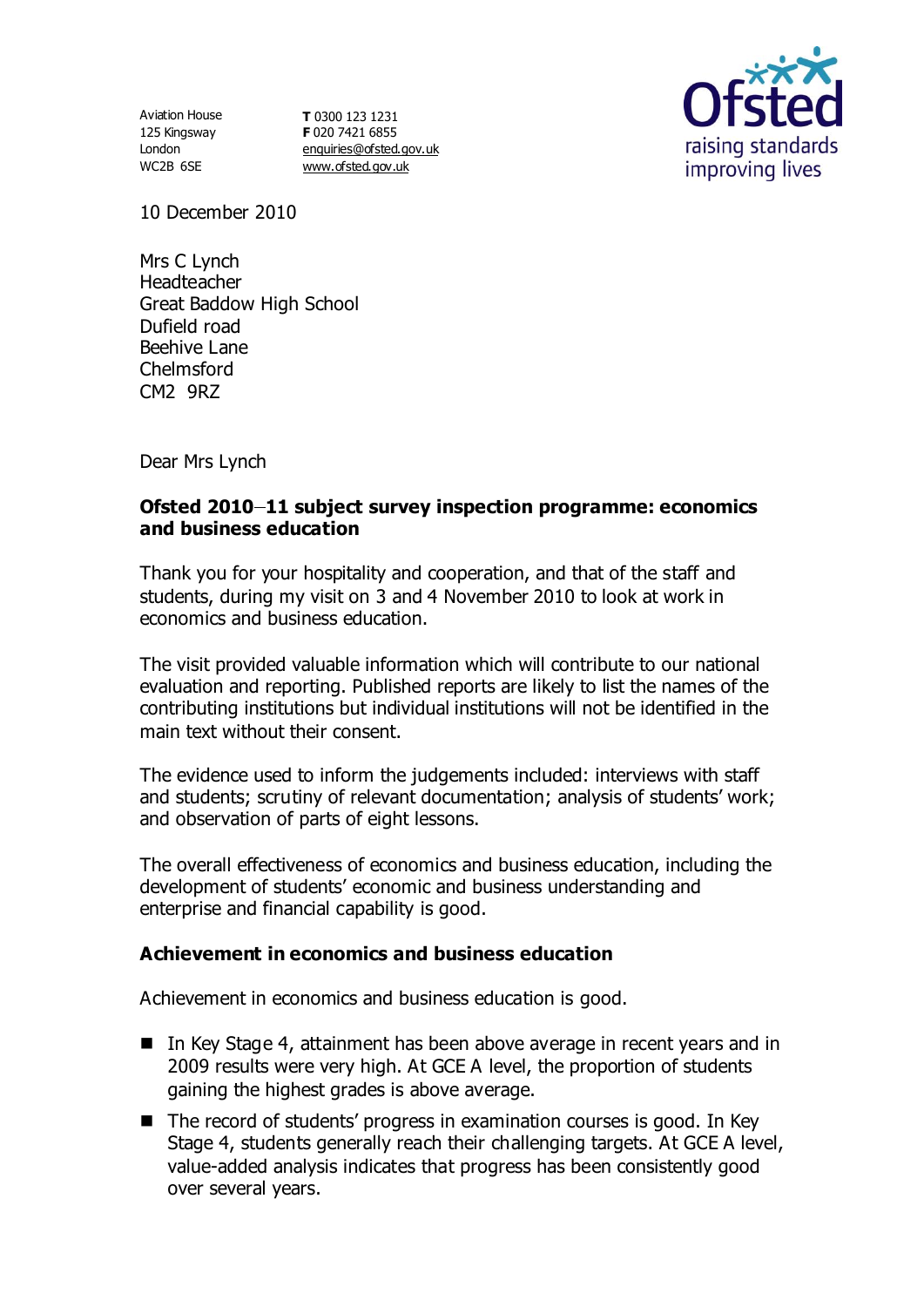- Classroom observations indicate that students in examination classes are currently making good progress.
- The economic and business understanding and financial capability of students who do not take examination courses are patchy. Good enterprise opportunities through focused 'pastoral days' have led to some good learning and understanding regarding production, pricing and marketing. By contrast, students' financial capability and knowledge of the economy are less well developed.

### **Quality of teaching in economics and business education**

The quality of teaching in economics and business education is good.

- In examination courses, teaching is knowledgeable and confident. Relations between staff and students are very positive and students clearly enjoy learning. In the sixth form, students find that the learning styles favoured by different teachers complement each other well. In the best lessons, teaching links the subject to the real world at every opportunity, using case studies and examples that are relevant to students' experience.
- Information and communication technology is often used well by teachers to engage students through relevant video resources or links on the internet. In some lessons, there is an over-reliance on a narrow range of teaching styles and students working at computers.
- Students feel very well supported and are made aware of how to improve their work through helpful written comments and oral feedback. They report that teachers are available to help in and outside of lessons. However, during lessons, teachers do not always check that all students understand before embarking on tasks.

#### **Quality of the curriculum in economics and business education**

The quality of the curriculum in economics and business education is good.

- Examination courses offered at GCE A level, GCSE in business studies and BTEC business are all very popular and, at Key Stage 4, meet the different needs and interests of a wide group of abilities. In the sixth form, students with the ability to take on an extra subject benefit from the enrichment of a GCE AS level course in economics.
- Visits to real businesses, such as the Year 10 trip to Cadbury World, provide some good opportunities to enliven examination courses. The school is seeking to make the examination subject more engaging and interesting through further direct contact with employers and the business world.
- Students not following examination courses in business have increasing provision in the curriculum to develop their economic and business understanding and take part in enterprise activities. The school is reviewing how to bring greater coherence to this provision.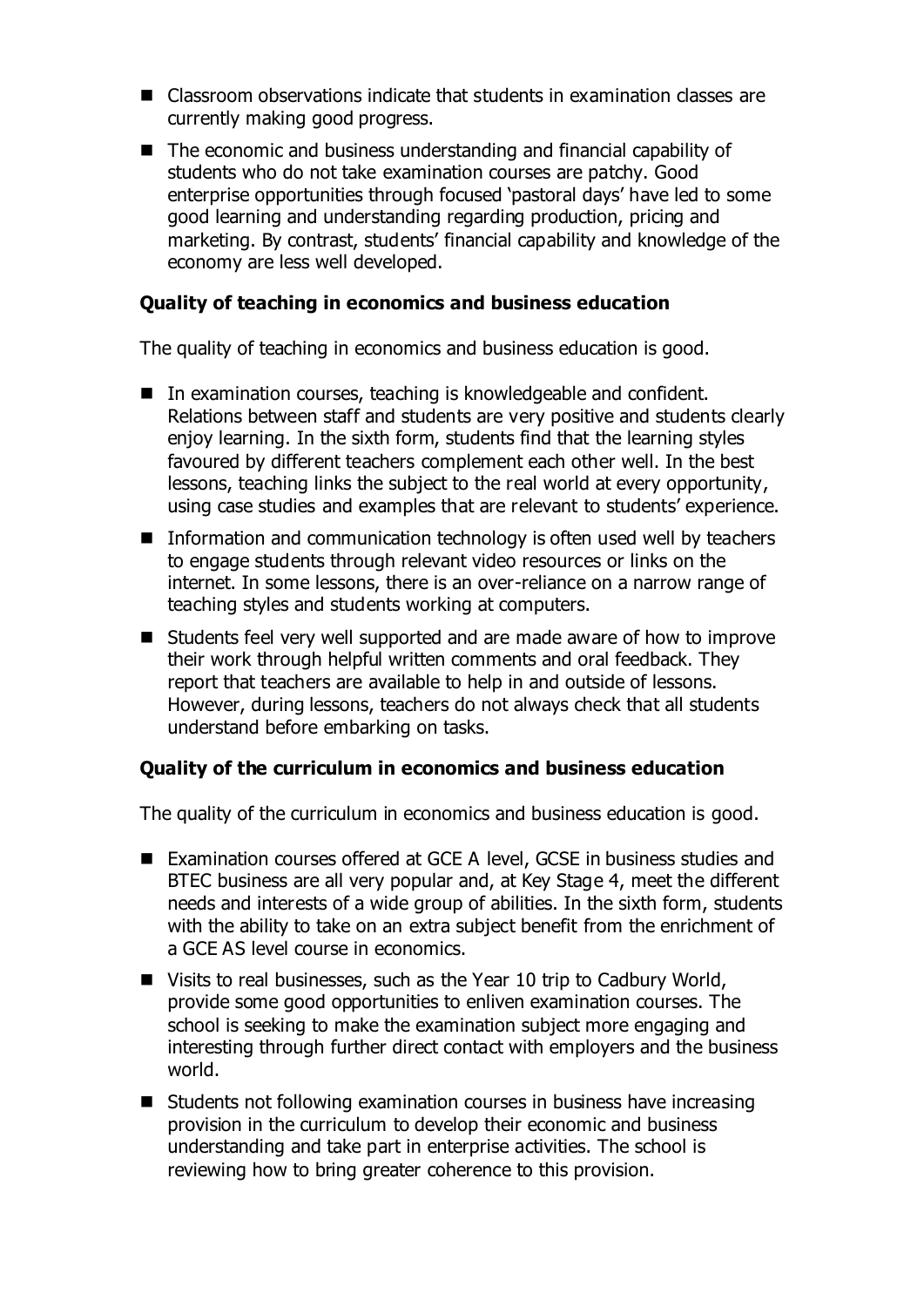- Currently, 'pastoral days' arranged by specialists provide some useful opportunities to develop enterprise skills. This inclusive provision is supplemented by enterprise clubs and mini-enterprise activities. Students also have opportunities to engage in business-related activities, such as the running of a school bank. Plans exist to include a 'pastoral day' on financial capability. Other curriculum subjects make useful contributions to economic understanding, such as the work of 'fair trade' in religious education. However, overall, too little work in this area of the curriculum is underpinned by clearly identified learning objectives, assessment or monitoring.
- Opportunities to discuss the current economic situation and its possible impact on students are rare. In the sixth form, GCE AS general studies tackles some areas of economic and business understanding. Sixth formers have good opportunities to learn about student finance, such as a day at a local university.

### **Effectiveness of leadership and management in economics and business education**

The effectiveness of leadership and management in economics and business education is good.

- The leadership and management of examination courses are good. A good track record exists of student achievement and there is an upward trend in performance. The joint heads of department complement one another which leads to good improvement planning. Subject leadership is constantly reviewing and seeking ways to improve students' performance. This track record provides evidence of a very strong capacity for further improvement.
- $\blacksquare$  Enterprise across the school is led by one of the joint heads of business. He brings passion and vision to the role. Changes to the overall leadership of personal, social, health and economic education have resulted in a review of provision by senior leaders. Improvements are being made to ensure greater coherence and complete coverage of the programmes of study, especially in Key Stage 3.

#### **Areas for improvement, which we discussed, include:**

- $\blacksquare$  teachers observing students more systematically during lessons to assess their learning and to better support and challenge the full range of ability in the class
- $\blacksquare$  identifying the learning outcomes that students are expected to gain in economics, business and enterprise education across the school and developing better systems to monitor and evaluate their progress.

I hope that these observations are useful as you continue to develop economics and business education in the school.

As I explained previously, a copy of this letter will be published on the Ofsted website. It may be used to inform decisions about any future inspection.